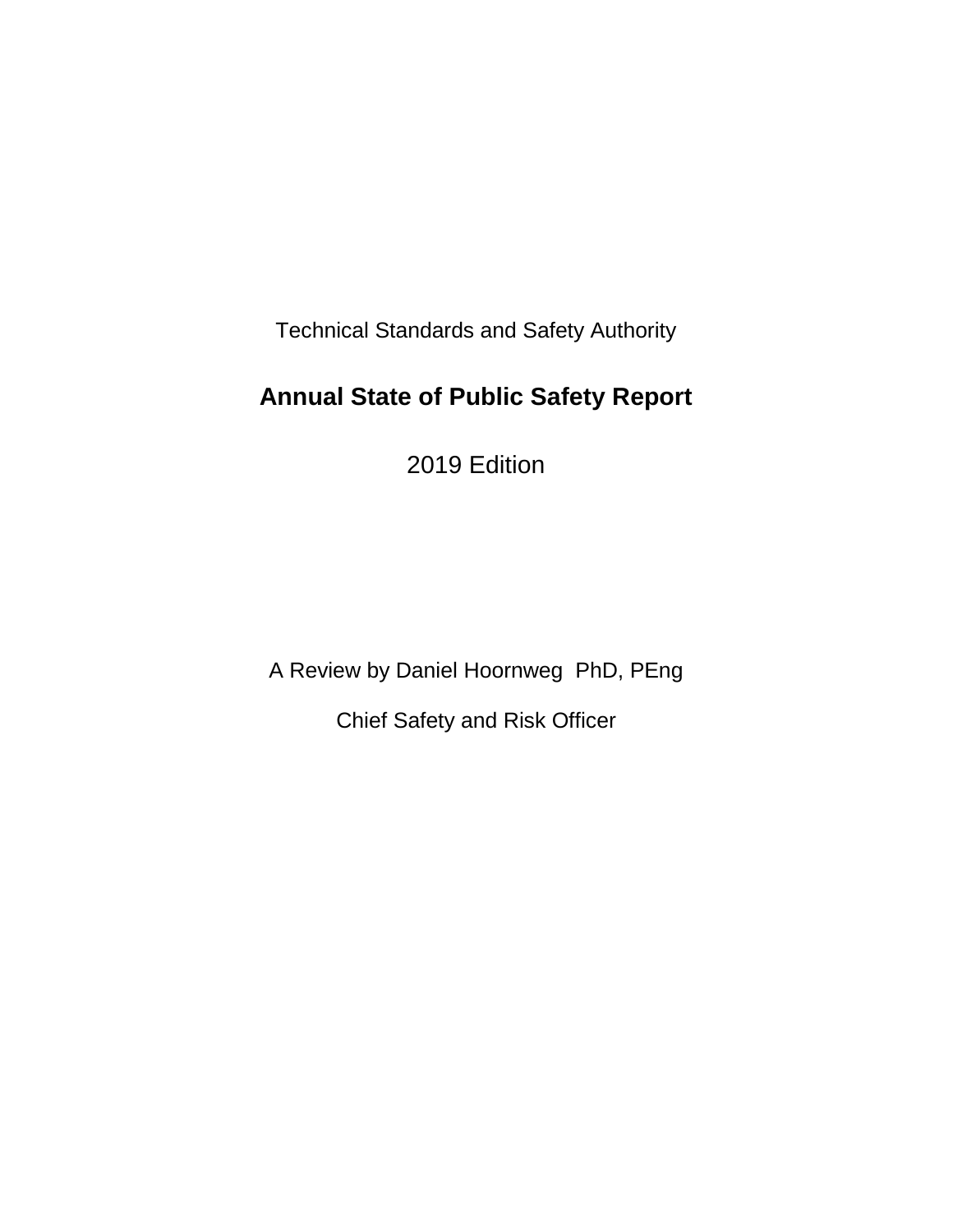## **Summary**

The Annual State of Public Safety Report (ASPR) provides information on Ontario's public safety sector in the areas overseen by the Technical Standards and Safety Authority (TSSA). This year's ASPR provides the seventh year of the predictive measure 'risk of injury or fatality', to facilitate prediction of expected injury burden during the upcoming year. Compliance trend analysis over a rolling five-year average is included; occurrence trends are provided for twelve years (since data recording started). The metric is a valuable public policy tool as it enables temporal cross-sector and cross-jurisdiction comparisons. This is the 19<sup>th</sup> annual edition.

Similar to last year the five highest risks (actionable areas) identified are: (i) carbon monoxide risks in apartments and condominiums, (ii) elevator risks in hospitals, (iii) fuel-related risks at private dwellings, iv) user interactions on elevators in retirement and long-term care homes, (v) fuel risks in schools. Fuel risks in business units remains an area warranting enhanced monitoring.

This remains a review of TSSA's analysis of collected data and compliance trends (as reported by TSSA staff), and is not an assessment/audit of provided data. Two separate random reviews of ASPR data were conducted by the CSRO. Several shortcomings were observed, mainly communications between inspectors and *ad hoc* record keeping. The CSRO agrees with the Auditor General's recommendation that checklists be used by inspectors and clear management systems be developed (TSSA would likely be well-served by adopting an agency-wide management system, e.g. ISO 14001).

#### Comments and Recommendations

TSSA's top sources of risk in 2019 are: CO in apartments and condominiums; hospital elevators; fuel risks in private dwellings; user interactions on elevators in retirement and longterm care homes, and; fuels in schools. Areas demanding enhanced monitoring include fuel risks in business units. These remain shared risks where TSSA is only one of several key safety partners.

TSSA deserves credit for addressing these complex risks. Again, the ASPR could suggest what aspect of these risks fall solely within TSSA's mandate, and how these are linked (or not) to the overall, broader risk. The ASPR could also present a plan to address overall risks, and suggested outlines (or summaries of published plans) for various safety partner accountabilities. The ASPR's strength is its annual publication, allowing credible monitoring of trends. TSSA's top risks could be presented in a disaggregated manner, with TSSA-mandated risk trends outlined relative to human behaviour, and other key safety partners.

The shift to an 'outcome based regulator' is a laudable goal and reasonable request, however for those overseeing the TSSA's mandate, as credibly outlined (again) in the ASPR, the five most important actionable areas raised do not lend themselves well to simple performance indicators where TSSA can be assessed on an 'achieved' or 'not-achieved' basis.

To date, TSSA has relied on DALY (disability-adjusted life year), simplified to FE (fatality equivalent) to convey overall risk to Ontarians. This is best practice and facilitates comparisons across jurisdictions, and over time, however more outcomes need to be defined, some of which may not be directly linked to safety.

For example, elevator 'safety' is not the key metric a user applies when waiting again more than ten minutes for an elevator. Nor is the entrapped elevator rider reassured that the device is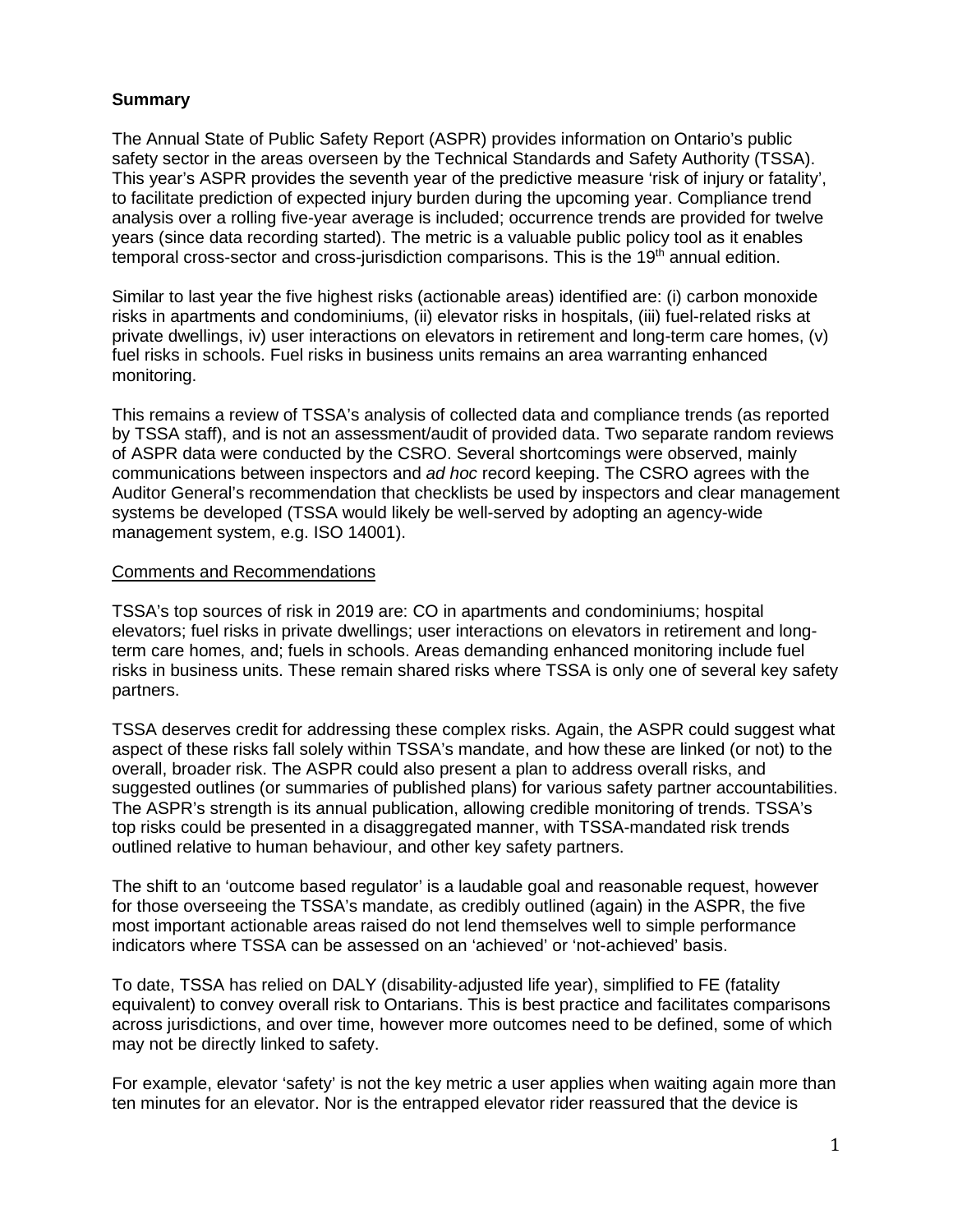'safe'. The Board and staff of TSSA should propose a suite of performance indicators for the actionable areas presented in this year's ASPR. Key agencies should be invited to comment on these (and in some cases be tasked with monitoring the indicator). TSSA can oversee collection of the information, but likely not sole responsibility for delivery. The indicators should also include aspects of 'regulatory burden' and overall cost.

As highlighted with the new signs around ski lifts, signs can be an important contributor to enhanced public safety. Directors should be tasked with opining on the enhancement, or detraction, of public safety with regard to signs around TSSA regulated activities. For example, do the recently mandated signs by Province of Ontario (the cost of the carbon tax) have a safety impact?

\*\*\*\*\*

The following comments and recommendations also include updates of previous CSRO reviews.

- (i) Elevator reliability (availability) is a complex issue with facets exceeding TSSA's safety mandate, however on EDs (and possibly escalators) a short discussion on risk of inoperability (availability) continues to be warranted. This is not strictly a risk metric of the existing inspection regime, however absence of elevator (escalator) service can pose serious risks that could be acknowledged. Similarly, for EDs a discussion on entrapment trends is warranted (even though entrapments are not regulated by TSSA). The elevator availability process is likely a precursor for other areas in which TSSA has key oversight responsibilities, e.g. CO in private residences and fuels in schools.
- (ii) The ED and EM contractor rating system as proposed in the 2015 ASPR remains an important advancement, as is the suggestion of a clear time-bound strategy for improving compliance levels. The importance of information on ED contractors is increasing in light of growing entrapments and (possibly) maintenance backlogs. Licenced condominium managers may also be a good source of information. Ideally no later than 1 June 2020, this information should be developed for monitoring, publicizing (perhaps with international comparators), and setting compliance levels (and service standards). These compliance level targets may need to be differentiated by type and location of building.
- (iii) As raised in earlier reviews, information on disaggregated risk highlighting the heterogeneity of risks by location could be a useful addition, e.g. certain risks in Northern Ontario vs City of Toronto, relative to the Province overall. Larger cities may concentrate certain risks (and economies of scale in oversight may be possible). Remote communities may require unique and collective approaches to maintenance and regulation. Most risk data is now disaggregated by populations. Disaggregating by location may be equally useful.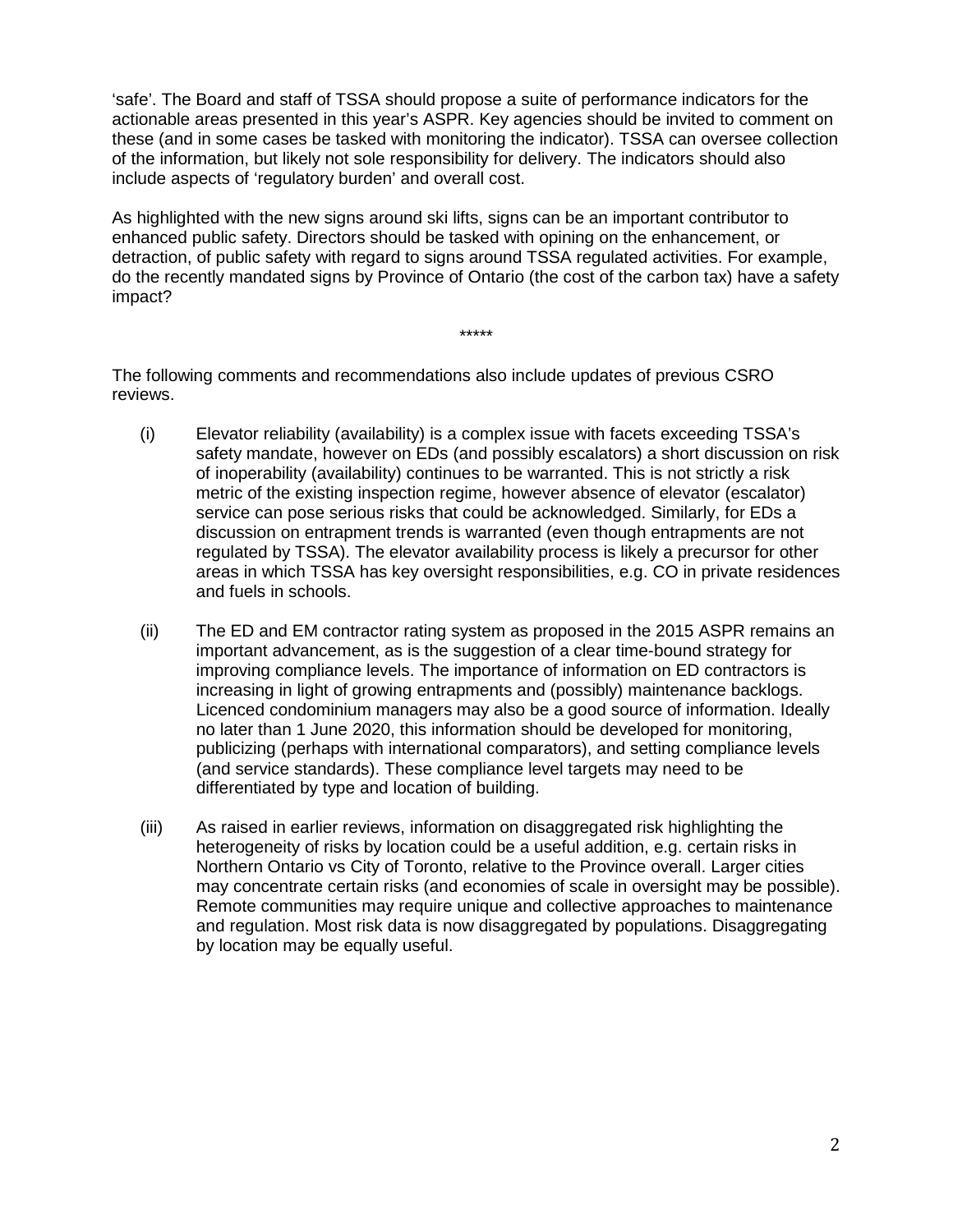## **Review of Specific Sectors**

Several recommendations from previous years remain relevant.

#### Boilers and Pressure Vessels (BPV)

- (i) The marked increase in the number of occurrences (e.g. from 4 in 2017, to 21 in 2018, and 13 in 2019) continues to reflect increased reporting by Ministry of Environment, Conservation and Parks on low-level releases of refrigerants. This remains a prudent addition by TSSA considering recent serious ammonia leaks in other jurisdictions. Continued monitoring of releases is warranted, with possible regulatory action.
- (ii) There may be continued merit in integrating inspections of BPVs in schools with fuels inspections and energy efficiency – retrofit programs. Fuel risk in schools continues to be an actionable area.
- (iii) Continued comparison to the National Board's Violations Tracking KPI that started in 2017 should continue. Adding comparators from outside North America may be informative.
- Compliance rate (2015 2019): 98.6% (no demonstrable trend)
- In 2019 there were 13 reported occurrences with no permanent injuries
- Predictive model estimates risk of injury or fatality to Ontarians (from BPVs) to be 0.02 FE/mpy (same as 2018)

## Operating (Power) Engineers (OE)

- (i) TSSA should continue to publish the names of Operating Engineers licence holders, and where possible expand this for other licence holders.
- (ii) Continued involvement with national public-safety advisory committee (NPSAC) on special requirements of ammonia cooled recreation facilities, and possibly enhanced monitoring, may be warranted.
- 40% compliance rate
- Risk-based profile in Ontario remained 'low risk' (potential of 0.01 FE/mpy)
- 3,280 plants and 11,742 operating engineers (a 7% decline over last year) in Ontario (3,280 plants and 12,571 operating engineers last year)
- In 2019 there were 22 reported occurrences (a marked increase) mainly due to increased spills reporting, especially in refrigeration incidents
- 78 high-risk facilities (120 in 2016; 46 in 2017; 34 in 2018 refrigeration plants highest contributor at 24%)
- Government of Ontario (MGCS) made changes to the Technical Standards and Safety Act, 2000 to allow for alternate rules for Operating Engineers Regulation, to provide flexibility for businesses to achieve compliance.

## Amusement Devices (AD)

(i) TSSA's commitment to review incident data and relative safety of Ontario's amusement devices in commendable. There is likely merit in reviewing these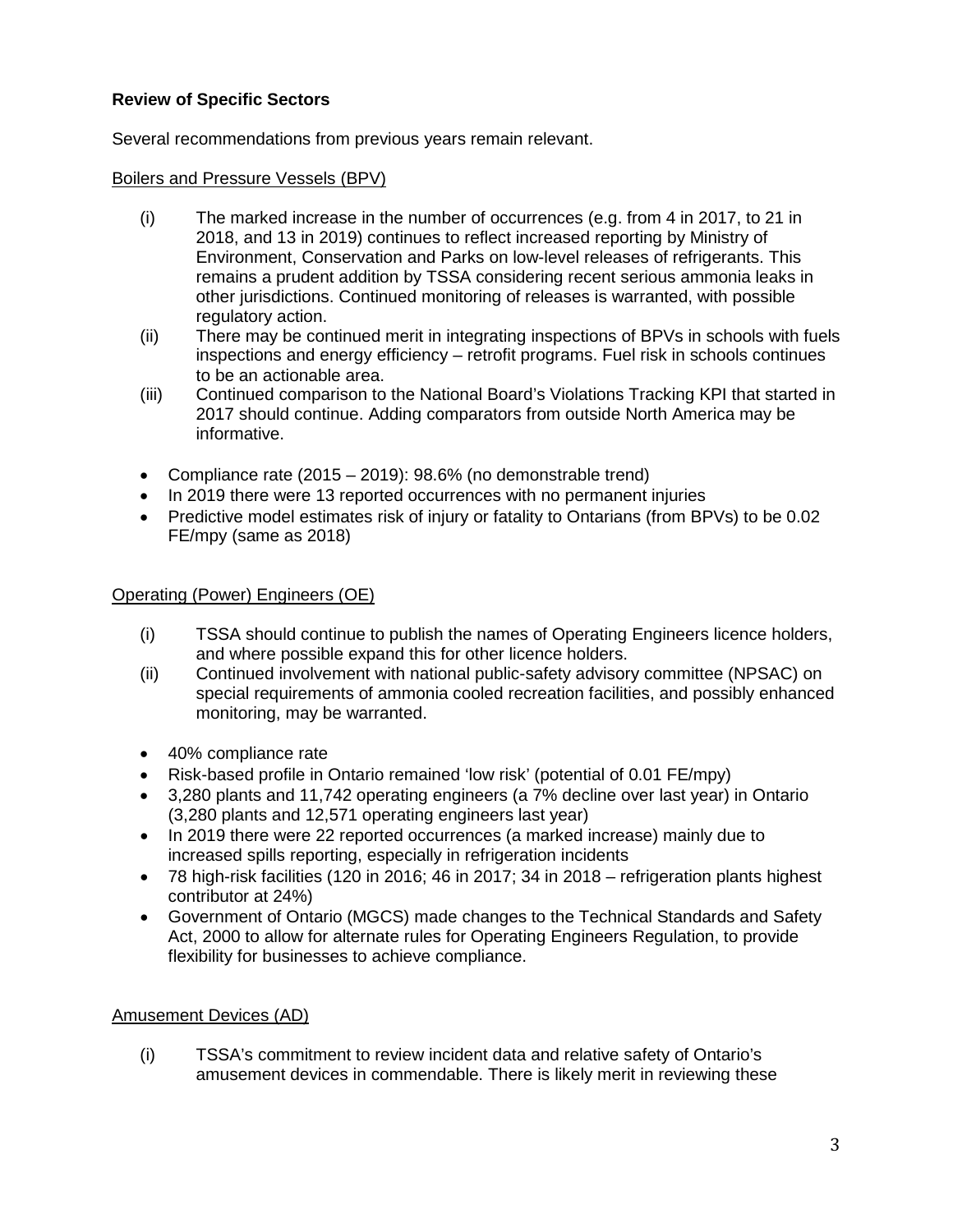incidents within a broader framework of other jurisdictions (e.g. Canada, US, international, and disaggregated by type).

- (ii) There may be merit in presenting number of riders at major facilities/rides (for trend analysis on number of users vs number of occurrences) – this is particularly relevant for waterslides
- (iii) TSSA should be prepared to comment on emergency situation and evacuation plans for major amusement facilities (municipalities may request these plans of operators)
- Approximately 2,824 permitted amusement devices in Ontario (a 12% increase over 2018)
- 'The level of safety continues to be good', plan to monitor more serious injuries such as concussions
- 5,234 occurrences 2008 2019 (220 permanent and 4,745 non-permanent injuries; 29 permanent injuries in 2019, compared to 19 in 2018)
- Potential risk of injury or fatality 0.21 FE/mpy (compared to 0.14 FE/mpy in 2018)
- 54% compliance rate (with 5% per year decreasing trend, down 9% from 2018)
- Increasing occurrences and injuries of approximately 5 to 6% per year
- 95% of risk due to external factors (outside TSSA regulatory mandate, e.g. user behavior); 95% of all amusement occurrences due to human factors
- Over the past 12 years injuries on waterslides make up 41% of observed injury burden
- Increasing trends in number of occurrences and injuries reported over the last three years, likely attributable to better reporting
- 29 high risk devices in Ontario (41% circular rides, 14% revolving or swing rides, 10% water slides)
- Top amusement device types for occurrences of physical impacts water slides 32%, zip lines 24%, coaster rides 15%, and observed injury burden – coaster rides 27%, circular rides 23%, water slides 21%

# Elevating Devices (ED)

- (i) TSSA should make much of its elevator data readily available through website, e.g. licenses and inspection dates; perhaps as part of the Province of Ontario's 'Open Data' efforts [either within or separate of TSSA 20/20].
- (ii) Identifying and targeting 'actionable areas' for higher risk in hospitals (3.33 FE/mpy) and user interactions in retirement and long-term care homes (0.59 FE/mpy) needs to continue.
- (iii) With concerns about continued trend in decreasing compliance, benchmarking with other jurisdictions may be informative. So too specific trend analysis on key manufacturers (and maintenance companies).
- (iv) As soon as practicable, TSSA should post when elevators (and escalators) are ordered shut-down by TSSA (in the City of Toronto this might be part of the new multi-unit residential building licensing program).
- (v) Elevator entrapment incidences are typically compiled by local fire departments (and 911 calls). Strictly speaking, elevator entrapments (and water exposure) are not under TSSA's mandate, however as entrapments present a potential safety risk (e.g. people trying to escape), and are a general reflection of the efficacy of overall maintenance, incidents should be tracked (and possibly posted), particularly in the Greater Toronto Area. Flooding of elevators, and shafts, should be included in compiled data (this has started).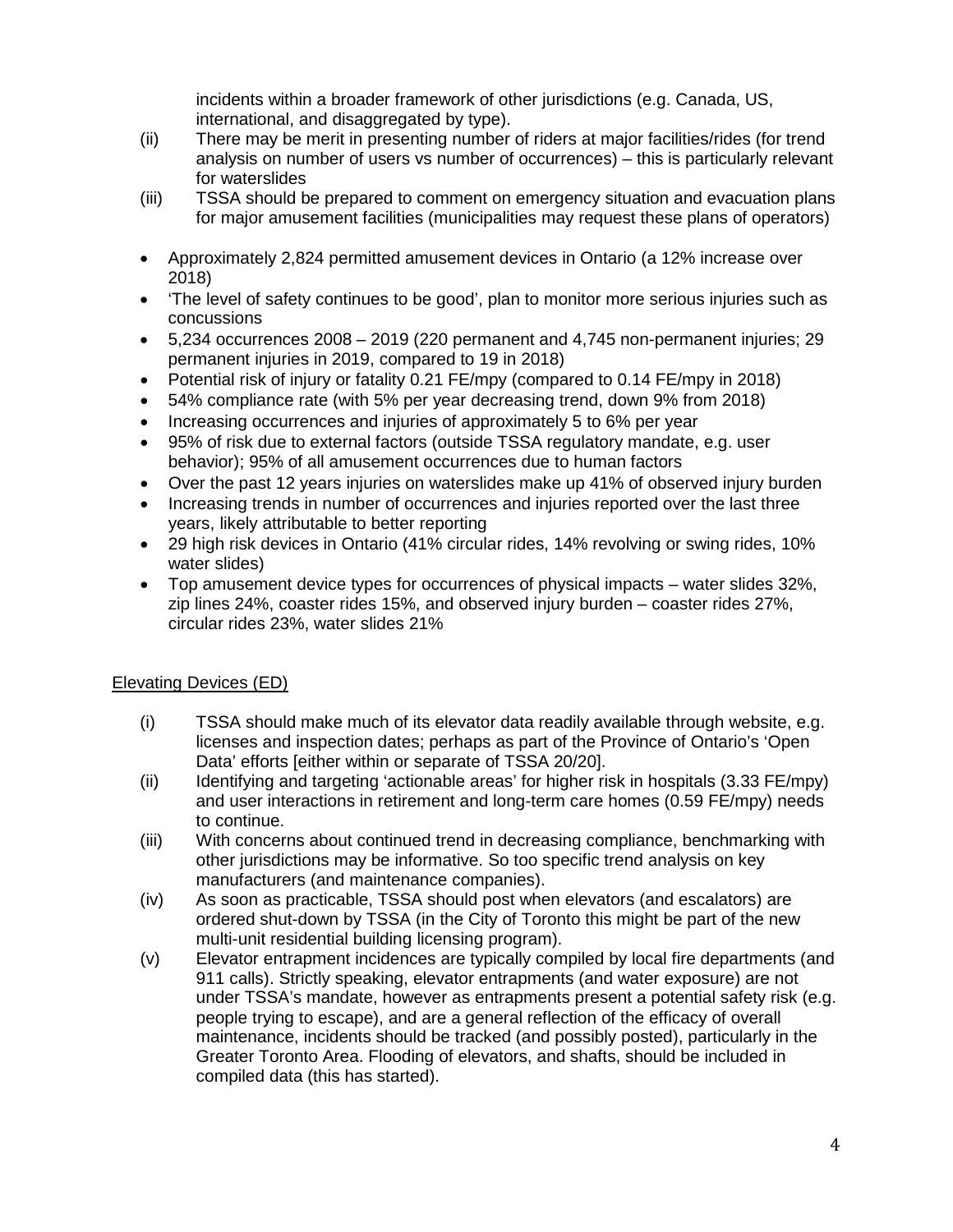- (vi) TSSA and MGCS should ensure that mandatory courses required for licencing Condominium Mangers include information on elevator maintenance standards, industry practices, and best-practices in service contracts.
- (vii) Elevator occurrences caused by damage due to water exposure continues to increase. 12.3% of water exposure occurrences are due to inoperative sump pumps.
- (viii) A targeted elevator safety program (e.g. signs, education, and specific fines) should be considered for student residences. Perhaps a letter to building managers and Deans of Students outlining the growing and serious nature of entrapment injuries is warranted.
- 58,682 elevators licensed in Ontario (an increase of 2,870 from 2018)
- Two actionable areas identified: elevator risk in hospitals and user interactions in retirement and long-term care homes
- 4,880 occurrences 2008 2019 (9 fatalities, 83 permanent and 1,549 non-permanent injuries)
- Observed injury burden of approximately 0.02 FE/mpy; potential health impact 0.61 FE/mpy
- Median compliance rate of 22% (decreasing by 1.6% per year)
- 63.3% of estimated historical risk (last twelve years) due to factors external to regulatory requirements (most external factor occurrences due to human factors)
- Location types of the 102 'high-risk' devices: 20% offices, 16% industrial, 15% rental apartments.
- Preliminary data collection by TSSA inspectors suggests an average uptime (availability) of only 90% for residential elevators (significantly worse than the Cunningham report).
- Student residences make up 99.7% of external-factor observed injury burden (for entrapments).
- Damage due to water exposure accounted for 43% of external-factor and near-miss occurrences
- Passengers struck by closing doors remain the largest occurrence type (36%), while entrapments are the highest source of injury burden (64%).

## Escalators and Moving Walks (EM)

- (i) Continued focus at mass transit facilities is warranted. Trip/fall occurrences continue to increase 8.7% per year. Operating escalators in transit facilities are particularly important in emergency events (affect of water exposure not clear).
- (ii) The links and commonality with elevators may be important ('escalator availability' likely also an issue to emerge, similar to elevator availability.
- Over 2,282 installations regulated by TSSA in Ontario
- 7,291 occurrences 2008 2019 (1 fatality, 44 permanent and 4,945 non-permanent injuries – occurrences increasing by 4% per year)
- 10.8% compliance rate (no demonstrable trend)
- 98% of risk may be caused by factors external to regulatory requirements
- Predictive model estimates a risk of injury or fatality to Ontarians of 0.05 FE/mpy
- Trips and falls account for 79% of external factor occurrences and 89% of associated injury burden
- Mass transportation locations account for nearly 57% of occurrences (increasing by 6% per year)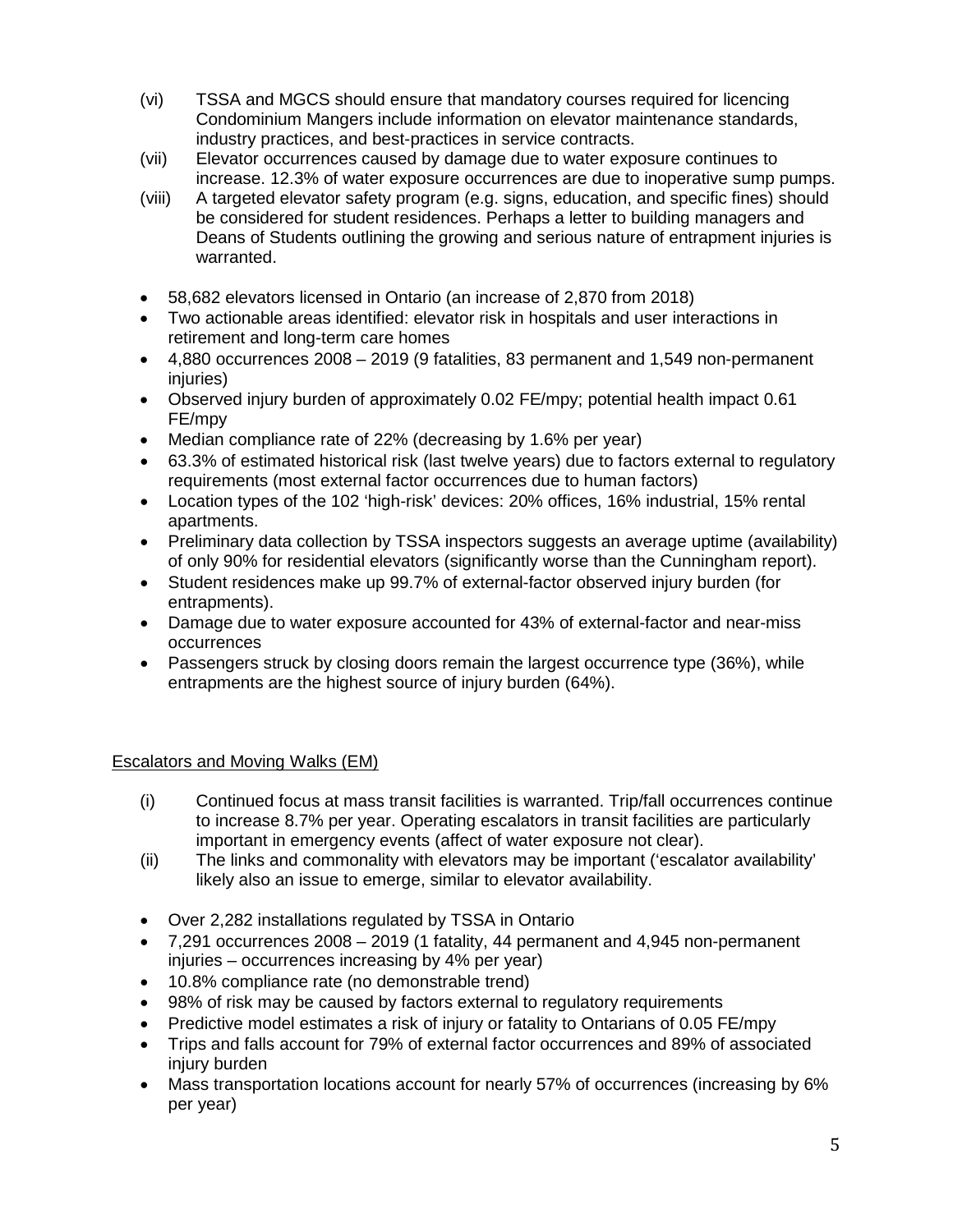# Ski Lifts (SL)

- (i) Addressing major non-compliance through complementary services such as Ski Instructors continues to provide benefits. With 93% of risk continuing to be due to factors external to the regulatory environment public education remains critical (perhaps in conjunction with other risks on the ski hill).
- (ii) The partnership with the Ontario Snow Resorts Association to modernize signs around resorts appears to be already providing benefits – again, highlighting potential benefits of seemingly 'small' improvements.
- 253 ski lifts in Ontario
- 1,051 occurrences 2008 2019 (27 permanent and 851 non-permanent injuries)
- 93% of estimated risk caused by factors external to regulatory requirements
- External factors 41% trips/falls, 34% physical impacts, 14% falls from height.
- No discernible trend for occurrences, fatalities or injuries
- 50% inspection compliance rate (8.4% decreasing trend)
- Predictive model risk of injury or fatality to Ontarians of 0.02 FE/mpy (same as 2017-18)

## Fuels (FS)

- (i) Fuels continue to represent the largest risk center under TSSA's oversight. The potential risk of injury or fatality is 1.41FE/mpy (an 'unacceptable level'). The fuels sector warrants continued focus for enhanced regulatory approaches.
- (ii) The need for a long term strategy to address CO risk (across all sectors and facilities) remains. As a minimum, special buildings (especially schools and health-, long-term care facilities) and new building technologies (e.g. net zero energy homes) need to be included in the strategy. The strategy also needs to reflect that the largest source of risk at residences continues to be CO release (e.g. an unacceptably high of 3.86 FE/mpy at apartments and condominiums; 7.09 for CO in private dwellings; overall fuel risk is 2.78 FE/mpy at private dwellings).
- (iii) The CO strategy might take advantage of the requirement that Home Inspectors are now licenced in Ontario (MGCS may be able to facilitate discussions with inspection programs to include potential CO release assessments, with input from TSSA – this is already taking place on resilience – adaptation – enhancements for single-family dwellings). [1](#page-6-0)
- (iv) The special buildings inspections pilot for schools is complete, however future reviews should include a focus on integrated support by various safety partners, and facilities upgrading, e.g. replacement of boilers and HVAC systems.<sup>[2](#page-6-1)</sup>
- (v) MGCS should ensure that through the recently enacted licencing requirements for Home Inspectors, (single family) home inspections consider CO poisoning potential

<span id="page-6-0"></span><sup>1</sup> The largest cause of CO occurrences is improper installation. Inadequate maintenance, e.g. venting issues including blocked or broken venting and chimneys is also contributory. Perhaps this aspect alone could be assessed by home inspectors and energy auditors.

<span id="page-6-1"></span><sup>2</sup> TSSA partnering with OMC of the OASBO (maintenance arm of the school boards) is an excellent initiative. How the lack of maintenance in schools, and its contribution to CO risk, relates to other maintenance backlogs should be monitored, and communicated as necessary. Progress could be reported in subsequent ASPRs.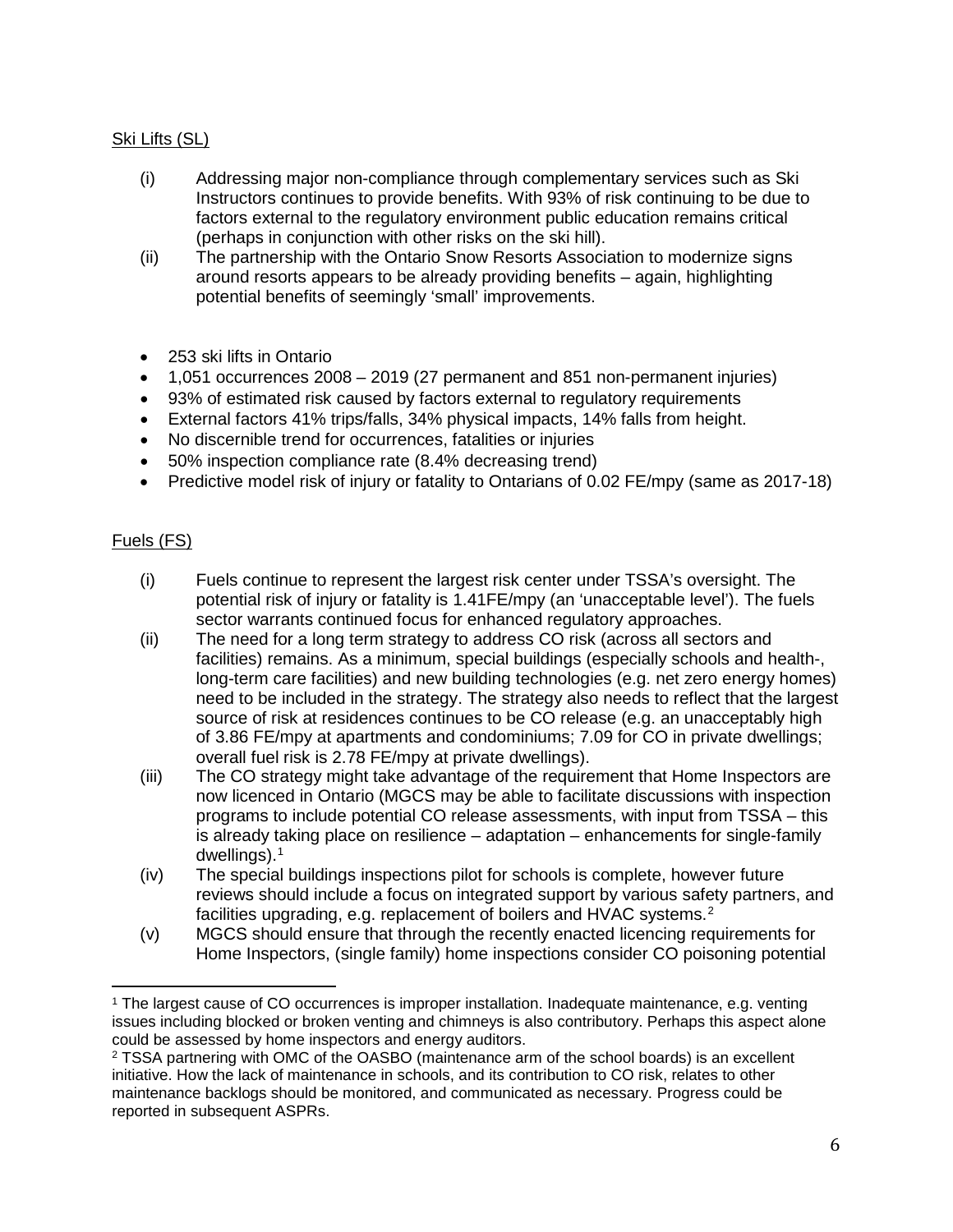and assessment of common avenues of risk (as part of inspection process). Similarly, condominium licence-holders should be provided a rudimentary understanding of CO risks in buildings through their course-work requirements.

- (vi) Vigilance is needed on the issue of signs on gas pumps are they distracting (leading to safety issues), should TSSA inspectors be required to provide oversight of a non-safety aspect (e.g. setting a precedent).
- Fuels represent the largest risk center under TSSA's oversight
- 40,270 occurrences 2008 2019 (50 fatalities, 169 permanent and 565 non-permanent injuries). 4,207 liquid fuel and 1,343 propane facilities.
- From  $2008 2019$  there were 27,485 pipeline strikes  $(1,822$  in 2019)
- Average injury burden of 0.27 FE/mpy and predictive estimate (potential) of risk of injury or fatality from fuel-fired appliances of 1.41 FE/mpy.
- Largest source of risk continues to be CO release (estimated at 3.86 FE/mpy CO risks at apartments and 7.09 FE/mpy at private dwellings; well above international benchmark of 1.0 FE/mpy)
- 74 high-risk liquid fuel sites (74% gas stations, 23% marinas, 3% bulk plants)
- 50 high-risk propane sites (86% cylinder refill centers)
- Fuel-related risks in retirement and long-term care homes and food service locations no longer qualify for enhanced monitoring (possibly reflecting the targeted programs for both of these issues in recent years)
- Programs planned for fuel oil distributors and pipeline audit programs (NB almost 97% of Ontario's pipelines operated by one company)

## Emerging Issues in Fuels Safety

Continued and updated from last year – Impending introduction of hydrogen fueling stations along 400-series highways for heavy-duty trucks; recent granting of permission to use cellphones near fuel-pumps; hydrogen production and transmission by pipeline (e.g. Hydrogenics, Enbridge – Markham Power power-to-gas pilot); liquefied natural gas (LNG) for small plants; refueling and vehicles standards development; possible Canada-US-Mexico fuels standards harmonization; increasing incidence of carbon monoxide poisoning in residential buildings (where TSSA has limited regulatory capacity); closure of fuel stations, particularly in Northern Ontario; the Fuels sector in Ontario may provide a good platform for innovation and proactive management relative to North America wide programming,

Interest in fugitive emissions (leaks), especially those from natural gas pipelines and equipment, will grow. Natural gas (methane) has a global warming potential (GWP) more than 25-times CO2. These emissions are of concern because of their potential to: (i) contribute to climate change (growing concern); (ii) impact public health (growing area of research), and; (iii) potential for fire and explosion.

As efforts continue to make homes more energy efficient (e.g. net energy zero), the potential of CO poisoning may increase, as homes are actually more air-tight. Municipalities will need to ensure that final building inspections of new homes consider this (perhaps with advice from TSSA).

Most of the 'special buildings' as defined in the fuels sector and reviewed in the now closed pilot program are government managed (and financed) facilities, e.g. hospitals and schools, Punitive fees and shutting down elevators and fuel systems may therefore target and impact people with little recourse. A comprehensive program with a consolidated, integrated maintenance program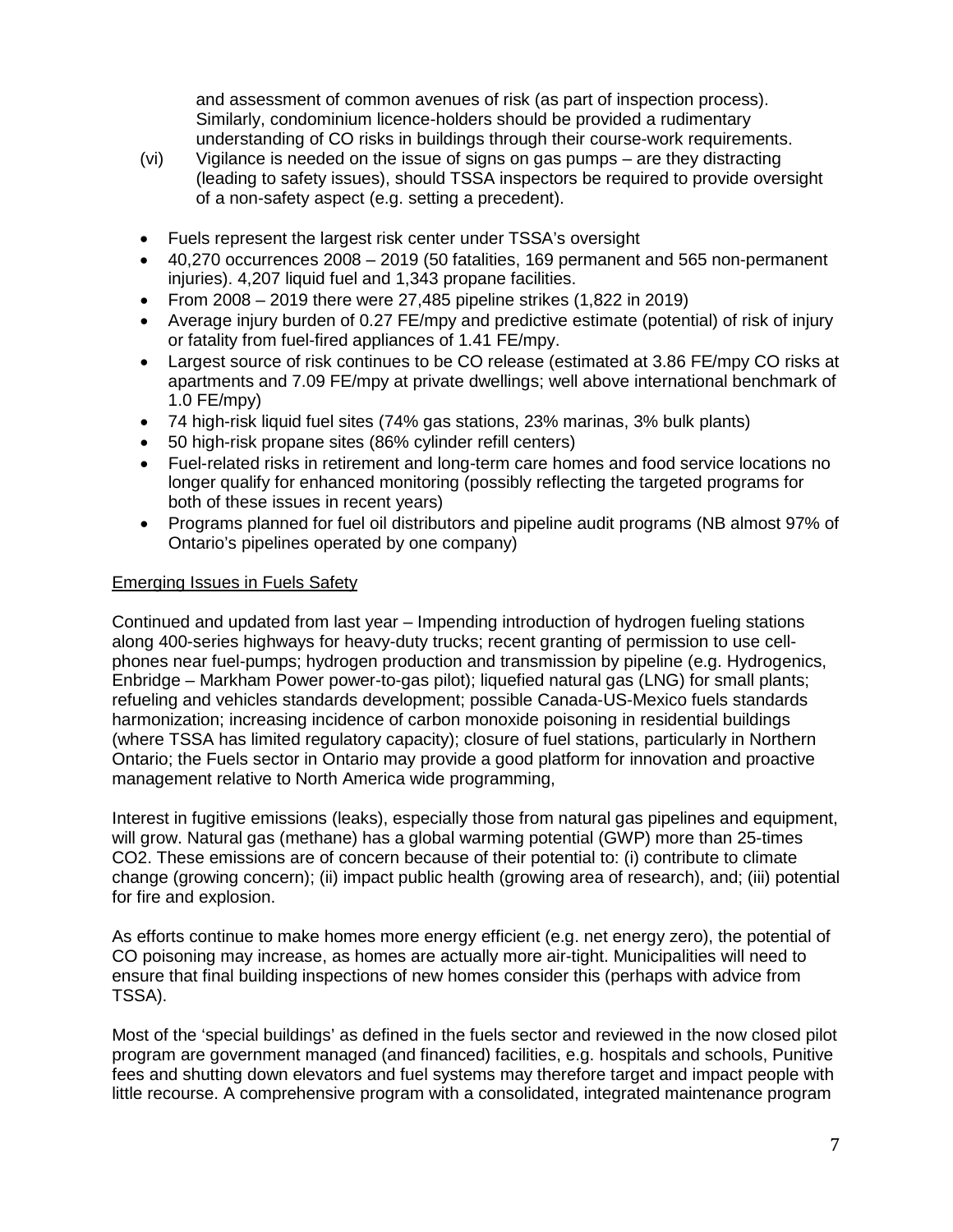is likely the most effective way to enhance compliance in a cost-effective manner, while also meeting other ancillary facilities requirements. Local municipalities are also important safety partners, e.g. Fire Departments.

Signs (safety and advertising) around gas pumps (and other areas such as escalators) need to be considered for impact on public safety and day-to-day operations of TSSA inspectors, i.e. being tasked with inspecting non-safety aspects at gas stations. This issue is under increased scrutiny with the recent requirement for stickers on gas pumps (with implementation and enforcement concerns raised recently by the Liquid Fuels Advisory Council).

## Upholstered and Stuffed Articles (USA)

On December 6, 2018 the Government of Ontario announced its decision to revoke the Upholstered and Stuffed Articles Regulation (O. Reg 218/01) and as of July 1, 2019, provincial licensing, labelling, processing, cleanliness and sterilization requirements set out in the regulation no longer apply in the Province of Ontario. TSSA wound down USA activities; the USA Advisory Council is dissolved (last meeting was Feb 25, 2019).

# **Annex 1: Annual State of Public Safety Report – Background**

Adapted from previous reviews: This is TSSA's eleventh enhanced Annual Public Safety Performance Report; now Annual State of Public Safety Report (ASPR). This is the 19<sup>th</sup> edition, and 6<sup>th</sup> in the current format. Publication of the ASPR is consistent with reporting requirements stipulated in the Technical Standards and Safety Act, 2000. The current CSRO's mandate as amended October 25, 2010, includes "review, analyze and report on TSSA's annual safety performance reports."

In the five actionable areas raised in this year's ASPR, TSSA is the paramount regulator, or oversight agency, in only one area – elevators in hospitals. And even in that area, TSSA's suite of regulatory and fiscal tools is highly limited to bring about required behavioral changes. In addressing TSSA's efforts at public safety broad and dynamic partnerships are needed.

## General Overview

As outlined in previous reviews the ASPR provides an important state-of-the-Province risk benchmark. TSSA's mandated risk reduction efforts represent only about 0.1% of Ontario's fatality rate due to unintentional injuries. And even within TSSA's scope of oversight as stipulated in the Technical Standards and Safety Act, 2000, more than 95% of the residual risk of injury or fatality in some delegated sectors is caused by external factors, such as user behaviour, rather than inadequate regulatory systems. However the ASPR underpins the ability of regulated entities to enter into Public Safety Risk Management plans, as well as providing nascent analysis for emerging issues such as elevator availability and fuel supply.

TSSA's risk informed decision making (RIDM) framework and the term "risk of injury or fatality"[3](#page-8-0) provide an objective, evidence-based assessment and decision-making approach that helps

<span id="page-8-0"></span> <sup>3</sup> RIDM – risk informed decision-making – is a general risk industry standard that originated in systems engineering. Complex systems and their human interactions, like amusement devices, ski hills, elevators, and fuel systems can be assessed through RIDM, and quantified by metrics like disability adjusted life year (DALY)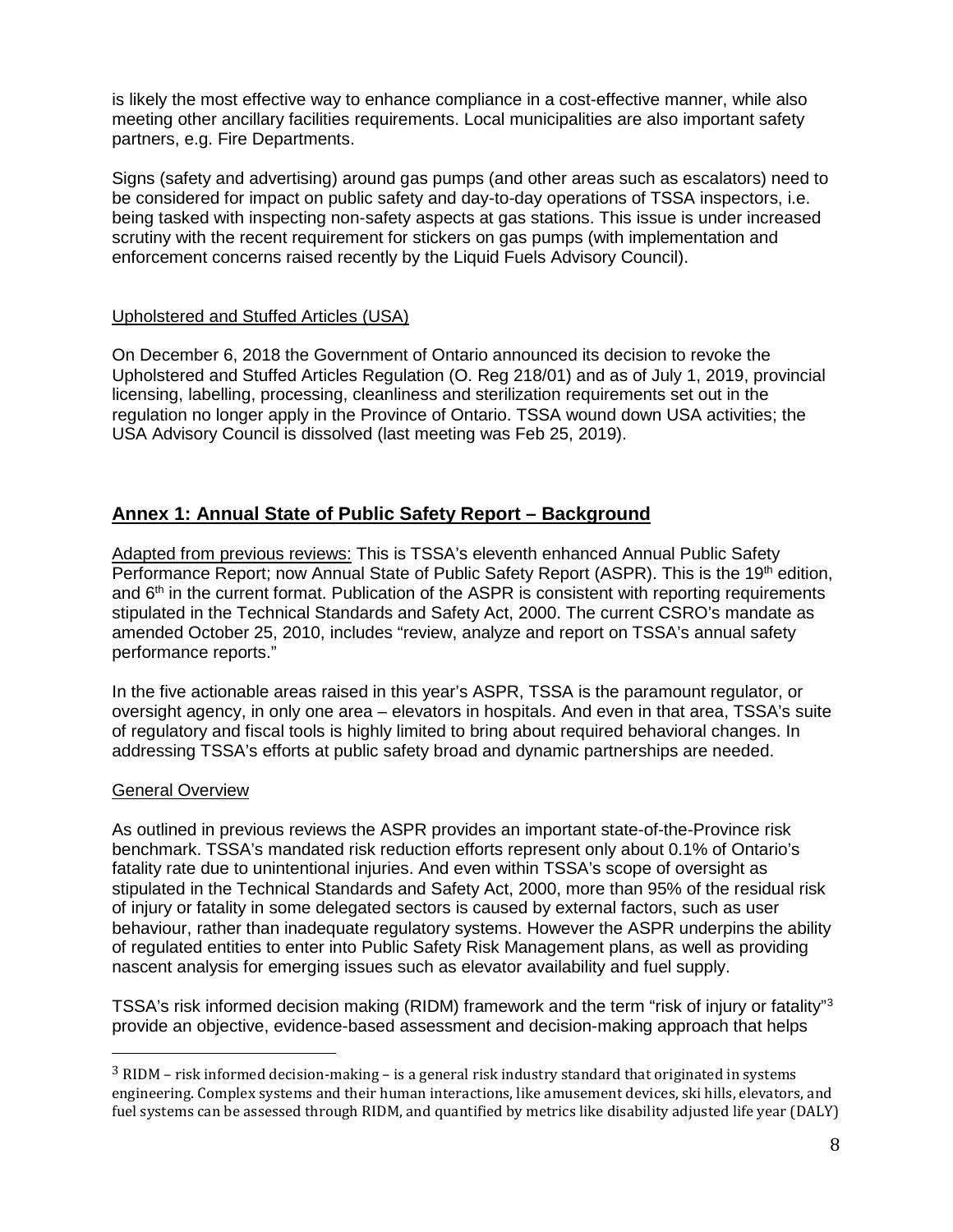TSSA's Statutory Directors discharge and assess their regulatory responsibilities as trends and impacts can be readily monitored. The framework also enables development and monitoring of associated educational campaigns; and increasingly, expansion of risk reduction efforts to related activities, for example fuels and carbon monoxide poisoning in residences.

With application of ALARP (as low as reasonably practicable) principles, TSSA classifies risk into 'Actionable Risks' (those where the risk acceptability criteria exceeds 1.00 FE/mpy for the general population, or 0.30 FE/mpy for sensitive sub-populations, e.g. residents of long-term care homes and school children), and those risks 'Requiring Enhanced Monitoring' (below 1.00 FE/mpy for general public and below 0.30 for sensitive sub-populations). TSSA core activities continue to be below risk levels requiring enhanced monitoring.

The majority of the estimated overall risk under TSSA's review continues to be caused by external factors, largely related to carbon monoxide poisoning; most of this in residences. This highlights the need for TSSA to increasingly work with safety partners and ensure, where practical, clear articulation of understood scope of mandate, and general input into a broader multi-stakeholder discussion on collective public safety needs.

This year's ASPR provides the seventh year of the predictive measure, 'risk of injury or fatality,' to facilitate prediction of the expected injury burden during the course of the upcoming year as well as trend analysis over a five year compliance period and twelve years for occurrences, injuries, fatalities. The metric enables cross-sector and cross-jurisdiction comparisons thereby providing a valuable public policy tool.

Application of risk of injury or fatality is useful for TSSA's internal planning and programming as well as reviewing risk analysis across other sectors and jurisdictions. For example, work continues on harmonized North American fuels standards, and the assessment of risk in areas such as pipeline and rail safety, and newly emerging issues like autonomous vehicles.

i<br>I or the simpler "risk of injury or fatality" (used within TSSA's ASPR beginning 2012/2013 edition – as well as 'fatality equivalent'). 'Risk of injury or fatality' denotes a consistent unit that enables comparison of risk across time, societies and activities.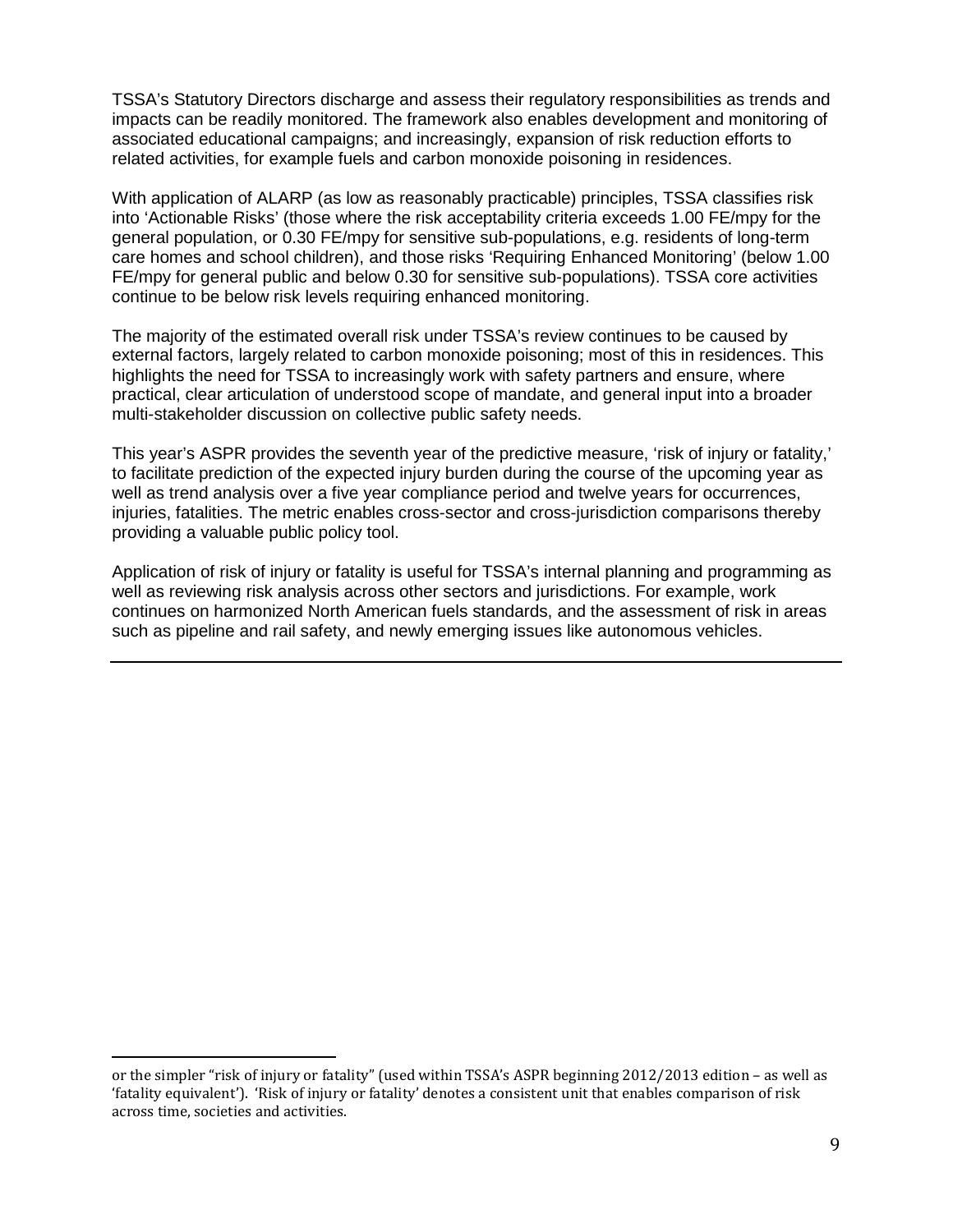## **Annex 2: State of Public Safety in Ontario – 2019 ASPR Summary**

r.

| STATE OF PUBLIC SAFETY IN ONTARIO      |             |                                     |             |  |  |
|----------------------------------------|-------------|-------------------------------------|-------------|--|--|
| Areas of Concern (2019)                |             |                                     |             |  |  |
| <b>Actionable Areas</b>                |             | <b>Enhanced Monitoring Areas</b>    |             |  |  |
| CO Risks in Apartments & Condominiums  | 3.86 FE/mpy | <b>Fuel Risks in Business Units</b> | 0.57 FE/mpy |  |  |
| Elevator Risks in Hospitals            | 3.33 FE/mpy |                                     |             |  |  |
| <b>Fuel Risks in Private Dwellings</b> | 2.78 FE/mpy |                                     |             |  |  |
| User Interactions on Elevators in      | 0.59 FE/mpy |                                     |             |  |  |
| Retirement & Long-Term Care Homes      |             |                                     |             |  |  |
| Fuel Risks in Schools                  | 0.42 FE/mpy |                                     |             |  |  |



| <b>Inspection Risk Spectrum (2019)</b>                                          |       |                    | <b>Inventory Risk Profile (2019)</b> |                               |  |
|---------------------------------------------------------------------------------|-------|--------------------|--------------------------------------|-------------------------------|--|
| <b>Major Issues</b><br>0.7%<br><b>Minor Issues</b><br><b>Fully</b><br>Compliant |       |                    | <b>High Risk</b>                     | 1.9%                          |  |
|                                                                                 | 0.7%  | <b>Medium Risk</b> | 11.1%                                |                               |  |
|                                                                                 | 74,4% |                    | <b>Low Risk</b>                      | 86.9%                         |  |
|                                                                                 |       |                    |                                      |                               |  |
|                                                                                 |       | 25.0%              |                                      | Compliance Rate (2015 - 2019) |  |
|                                                                                 |       |                    |                                      | 28.8%                         |  |

| <b>Health Impact</b>  |                      |                            |  |  |
|-----------------------|----------------------|----------------------------|--|--|
| Potential<br>Observed |                      |                            |  |  |
| $0.42$ FE/mpy         | $0.18$ FE/mpy        | 0.84 FE/mpy                |  |  |
| $(2008 - 2019)$       | (2019)               | (2019)                     |  |  |
| <b>Injury Burden</b>  | <b>Injury Burden</b> | Risk of Injury or Fatality |  |  |

| Safety Numbers <sup>1</sup> (Safety at a Glance) |                                                                                                  |        |                           |                   |  |  |
|--------------------------------------------------|--------------------------------------------------------------------------------------------------|--------|---------------------------|-------------------|--|--|
| <b>Reporting Period</b>                          | <b>Incident &amp; Near-Miss</b><br><b>Non-Permanent</b><br><b>Injuries</b><br><b>Occurrences</b> |        | <b>Permanent Injuries</b> | <b>Fatalities</b> |  |  |
| $2008 - 2019$                                    | 58,863                                                                                           | 12,665 | 553                       | 60                |  |  |
| 2019                                             | 5.302                                                                                            | 1.746  | 48                        |                   |  |  |

<sup>1</sup> In this year's ASPR, discovery of petroleum products, liquid petroleum spills, leaks and pipeline strikes have been included in these numbers.